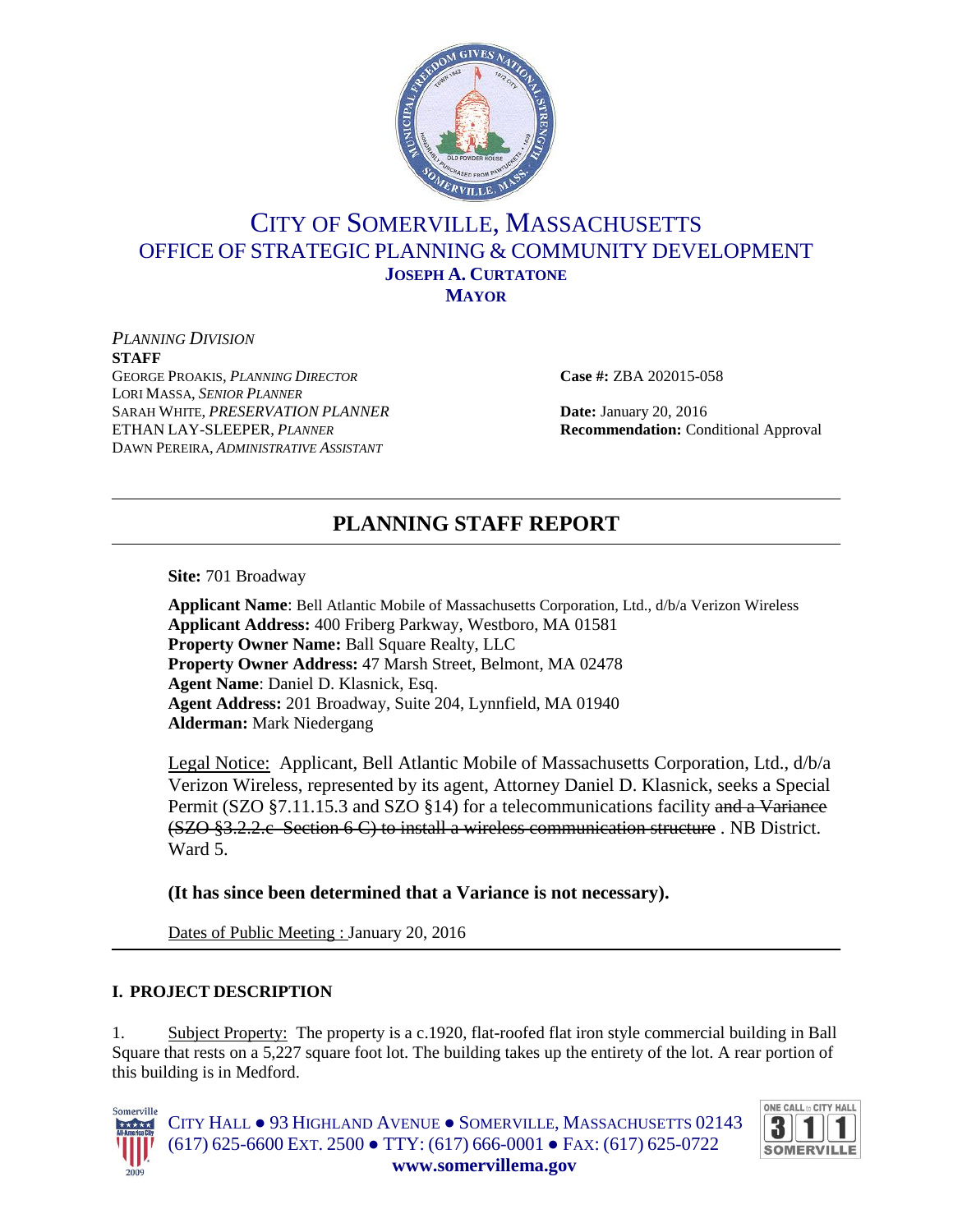2. Proposal: Construct a faux chimney to house telecommunications antennae, install accessory rooftop equipment (surge arrestors and RRHs) and pipe mount Alpha sector antennas to the wall above the lower roof. The project proposal has been significantly reduced from several faux chimneys to one larger faux chimney and a second smaller chimney housing antennae and associated equipment.

3. Nature of Application: Under SZO §7.11.15.3 and SZO §14 establishment of a wireless communications facility requires a Special Permit.

4. Surrounding Neighborhood: The surrounding neighborhood consists of a variety of housing and low-rise commercial buildings some of which are higher and some of which are lower than the property in question.

5. Impacts of Proposal: There will be few impacts from this proposal. The stealth chimney that will surround the antennas is designed to by as sympathetic as possible to the chimneys that can be present on buildings of this time period and is not inconsistent with other rooftop protrusions in the Ball Square area. It is common to have equipment on the rooftops of commercial buildings, particularly for HVAC and ventilation purposes. Equipment of that nature is often particularly large, very visible and, though they have been used on rooftops for decades, visually intrusive. The Verizon accessory equipment installation would be minimally visible and any visual intrusion would be negligible.

Preservation Staff was asked to perform a Section 106 review on this project because federal licensing, funding or permitting is required (in this case, by the FCC). The Section 106 review assesses the potential for adverse impact on historic assets within the project area if Local Historic District or National Register District properties (or NDR eligible properties) are extent in the area of project impact.

Preservation Staff worked performed a site visit and work with the Applicant's agent to assess the proposal and provide feedback that ultimately resulted in the significant reduction of chimneys to be installed at the site such that Staff could come to the determination of "no adverse impact" in their review. Preservation Staff is satisfied with this final proposal from the Applicant.

6. Green Building Practices: The Applicant did not list any green building practices.

#### 7. Comments:

*Electrical Inspector:* Has been contacted and will respond once final installation plans are provided to him.

*Historic Preservation Staff:* See item 5 above. *Ward Alderman*: Has been contacted.

#### **II. FINDINGS FOR SPECIAL PERMIT (SZO §5.1 & 14):**

In order to grant a special permit, the SPGA must make certain findings and determinations as outlined in §5.1.4 of the SZO. This section of the report goes through §5.1.4 in detail.

1. Information Supplied: The Staff finds that the information provided by the Applicant conforms to the requirements of SZO §7.11.15.3 and SZO §14 and allows for a comprehensive analysis of the project with respect to the required Special Permits.

2. Compliance with Standards: The Applicant must comply "with such criteria or standards as may be set forth in this Ordinance which refer to the granting of the requested special permit."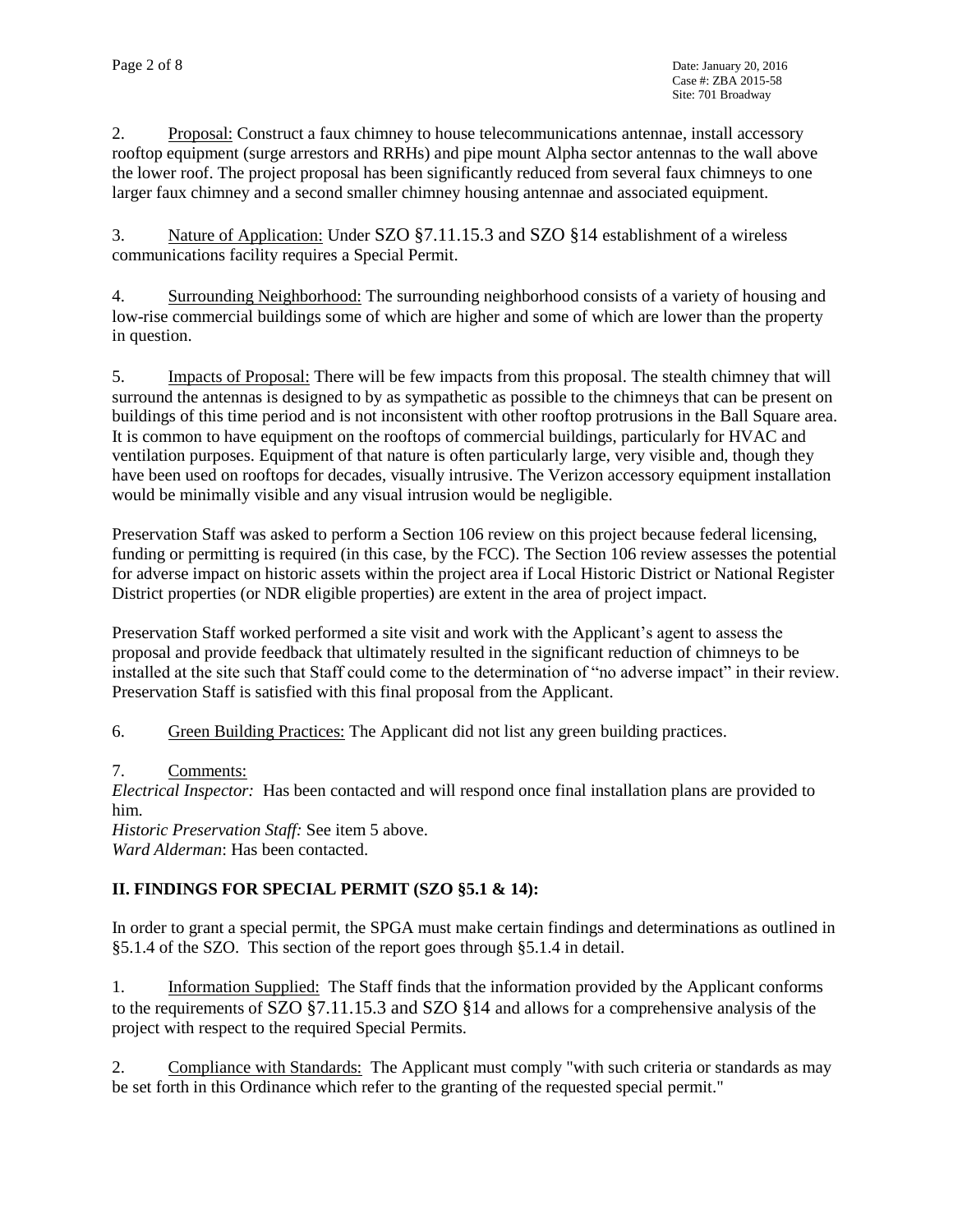.

The Applicant seeks a special permit under §7.11.15.3 of the SZO which requires the applicant to follow guidelines and procedures set forth in Article 14 for the, "regulation of wireless telecommunications facilities so as to allow and encourage uses in the City with minimal harm to the public health, safety and general welfare."

Staff finds that minimal harm would be imposed upon the health, safety and welfare of the surrounding neighborhood. Verizon is a FCC licensed company that is required to comply with all state and federal regulations.

#### *Review Criteria for Telecommunications Facilities:*

- *a) Height of proposed facility:* The base of the building to the parapet is fifty feet tall and an existing penthouse is 51 feet 5 inches tall. This building is one of the tallest in the surrounding area and there are no buildings in the immediate area that are taller than it. Updated  $1/20/2016$ : The height of the building, to the top of the roof, is approximately 26.3 feet tall. The elevation, to the top of the proposed chimney stack will be approximately 25.9 feet tall, well below the 40' height allowed in the NB district.
- *b) Proximity of facility to residential structures and residential zoning districts*: The property is located in a the NB zone and a mixed commercial and residential district of Ball Square. The Applicants stated that they tried to find another location in the area; however, this was the location that allowed them to provide reliable coverage.
- *c) Nature of uses on adjacent and nearby properties:* The site is located in a mixed commercial and residential area and the design of the stealth chimneys and accessory equipment have been done in such a way as to have minimal visual impact.
- *d) Surrounding topography and prominence of proposed facility:* The building is flat-roofed and is neither the tallest nor lowest in the area.
- *e) Surrounding tree cover and foliage:* The trees located near the site are not anticipated to interfere with the projection required for the antennas.
- *f) Design of tower, with particular reference to design characteristics that have the effect of reducing or eliminating visual obtrusiveness, as specified in Section 14.3:* Guidelines of Article 14 of the SZO state that antennas should not be located more than 10 feet above the roofline, should be located at a minimum of 10 feet from the roof edge and below a forty-five degree plane beginning at the cornice of the building. The stealth chimneys comply with these guidelines
- *g) Location of tower, with particular reference to the existence of more suitable locations, as specified in Section 14.3:* The guidelines in Article 14 state that service providers should colocate and/or locate on facilities owned or managed by the City of Somerville, whenever possible. Verizon was not able to find a location that satisfied these requirements and meet their coverage area requirements.
- *h) Proposed ingress and egress:* Existing rooftop access will be used to reach the equipment.
- *i) Distance from existing facilities:* See accompanying maps and photos.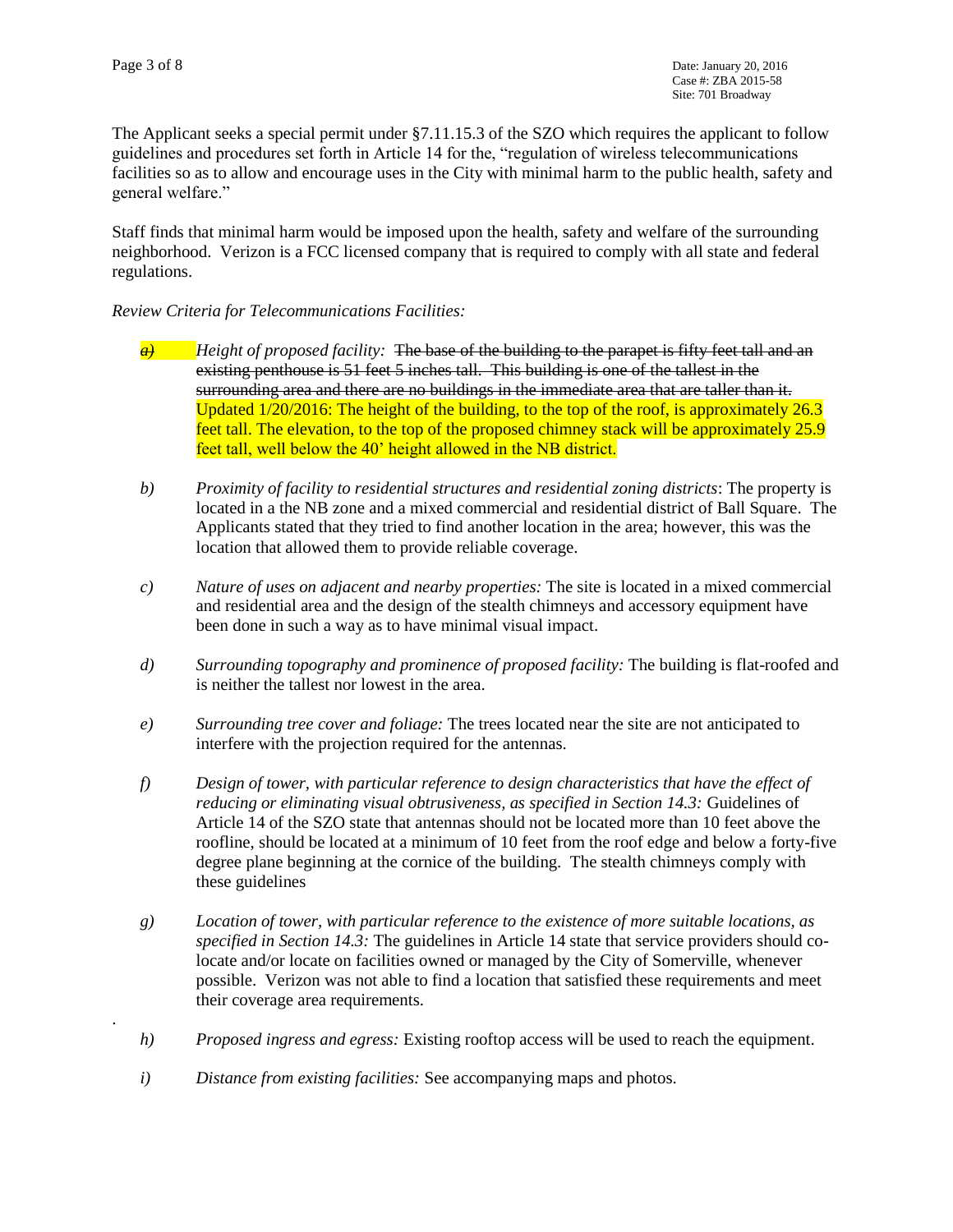*j) Availability of suitable existing towers, poles, other structures, or alternative technologies, as discussed in Section 14.5.2: Section 14.5.2 states that no new sites for telecommunications facilities shall be permitted unless the Applicant demonstrates that existing sites cannot meet the Applicant's needs.* There are no other locations in the area that meet the Applicant's proposed coverage requirements as much as this building does.

3. Consistency with Purposes: The Applicant has to ensure that the project "is consistent with (1) the general purposes of this Ordinance as set forth in Article 1, and (2) the purposes, provisions, and specific objectives applicable to the requested special permit which may be set forth elsewhere in this Ordinance, such as, but not limited to, those purposes at the beginning of the various Articles."

Staff finds that the proposal, as conditioned, is consistent with the purposes of the SZO, specifically "to facilitate the adequate provisions of…other public requirements; to…increase the amenities of the municipality" ( $SZO$   $\S1.2$ ), and with the specific purposes of Article 14 as noted below:

*a) Protect residential areas and land uses from potential adverse impacts of towers and antennas;*

*b) Encourage the location of telecommunications facilities in non-residential areas* (this installation will be in a mixed commercial and residential area).

*c) Minimize the total number of towers and antennas throughout the community;*

*d) Strongly encourage the joint use of new and existing tower sites as a primary option rather than construction of additional single-use towers;* 

*e) Encourage users of towers and antennas to locate them in areas where the adverse impact on the community is minimal;*

*f) Encourage users of towers and antennas to configure them in ways that minimize the adverse visual impact of the towers and antennas through careful design, siting, landscape screening, and innovative camouflaging techniques;* 

*g) Enhance the ability of the providers of telecommunications services to provide such services to the community quickly, effectively, and efficiently;* 

*h) Consider the public health and safety of communications facilities; and*

*i) Avoid potential damage to adjacent properties from tower and antenna failure through sound engineering and careful siting of structures.* 

4. Site and Area Compatibility: The Applicant has to ensure that the project "(i)s designed in a manner that is compatible with the characteristics of the built and unbuilt surrounding area, including land uses."

Staff finds the equipment is designed to be compatible with the surrounding area and land uses. As noted in the Project Proposal and Impacts of Proposal sections above.

5. Adverse environmental impacts: The proposed use, structure or activity will not constitute an adverse impact on the surrounding area resulting from: 1) excessive noise, level of illumination, glare, dust, smoke, or vibration which are higher than levels now experienced from uses permitted in the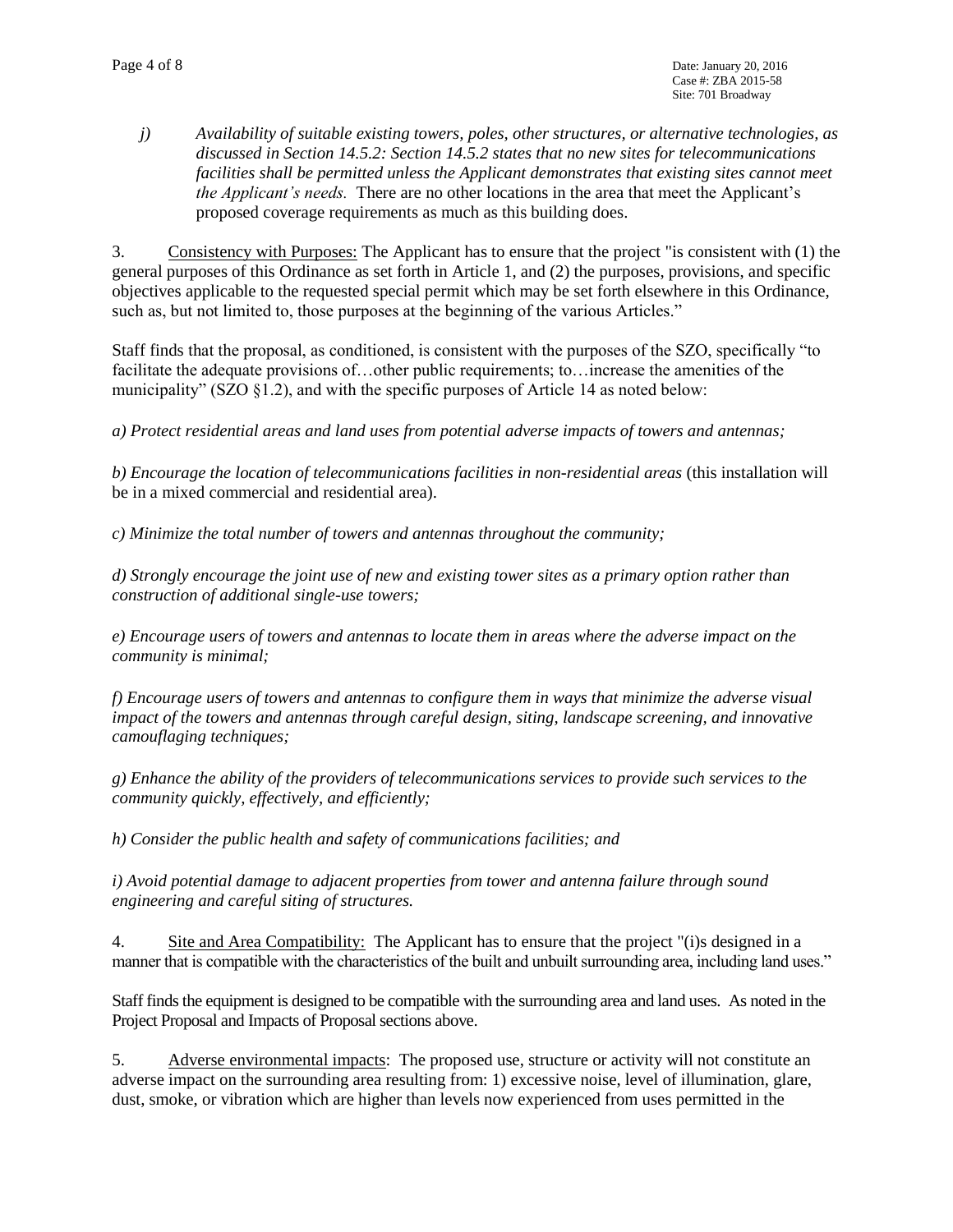surrounding area; 2) emission of noxious or hazardous materials or substances; 3) pollution of water ways or ground water; or 4) transmission of signals that interfere with radio or television reception.

The facility will have to comply with the applicable FCC requirements relating to radio frequency emissions and will comply with all applicable requirements of the building code. The equipment will not generate glare, light smoke, vibrations dust or noxious materials. Standard conditions direct compliance with Noise Control Ordinance and FCC Guidelines for Human Exposure to Electromagnetic Fields, and require regular reporting.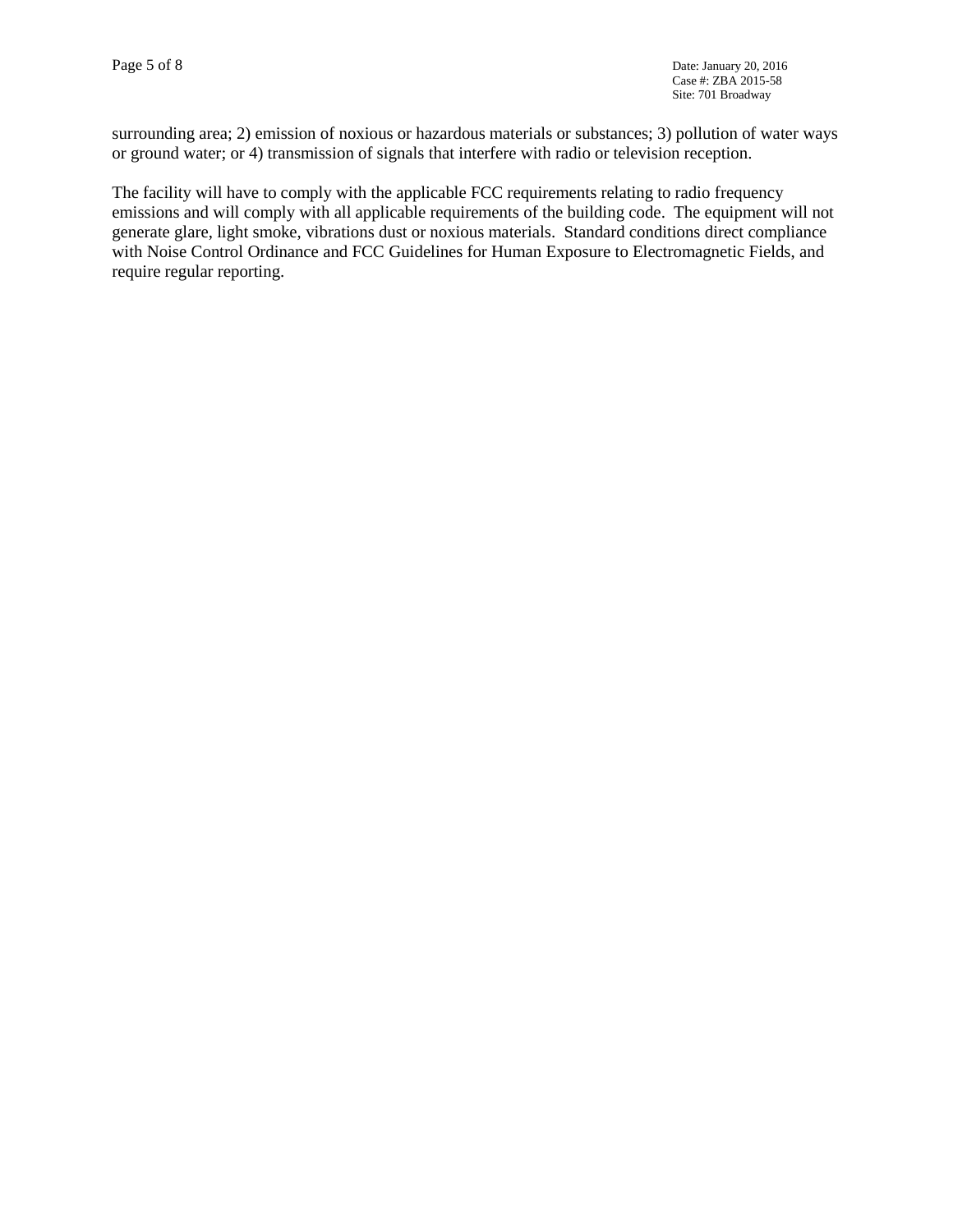#### **III. RECOMMENDATION**

### **Special Permit under SZO §7.11.15.3 and SZO §14**

Based on the above findings and subject to the following conditions, the Planning Staff recommends **CONDITIONAL APPROVAL** of the requested **SPECIAL PERMIT.**

| #              | <b>Condition</b>                                                                                                             |                                                                | <b>Timeframe</b><br>for<br>Compliance | <b>Verified</b><br>(initial) | <b>Notes</b> |
|----------------|------------------------------------------------------------------------------------------------------------------------------|----------------------------------------------------------------|---------------------------------------|------------------------------|--------------|
| $\mathbf{1}$   | Approval is for the installation of a faux chimney and                                                                       |                                                                | BP/CO                                 | Plng.                        |              |
|                | related telecommunications equipment.<br>Submission                                                                          |                                                                |                                       |                              |              |
|                | Date (Stamp Date)                                                                                                            |                                                                |                                       |                              |              |
|                | July 30, 2015                                                                                                                | Initial application<br>submitted to the City<br>Clerk's Office |                                       |                              |              |
|                | December 14, 2015                                                                                                            | Final plans/photo sims<br>submitted to OSPCD                   |                                       |                              |              |
|                | Any changes to the approved plans that Planning Staff<br>determines are not <i>de minimis</i> must receive SPGA<br>approval. |                                                                |                                       |                              |              |
| 2              | Faux chimney shall, in color and detail, match any<br>existing brick and mortar on the building as closely as<br>possible.   |                                                                | Final<br>Inspection                   | Plng.                        |              |
|                | Any accessory equipment, including façade-mounted                                                                            |                                                                |                                       |                              |              |
| 3              | equipment shall be colored/painted to match the                                                                              |                                                                |                                       |                              |              |
|                | portion of the building on which it is installed.                                                                            |                                                                |                                       |                              |              |
|                | Compliance with Noise Control Ordinance. Prior to                                                                            |                                                                | CO and                                | ISD/                         |              |
|                | the issuance of a Certificate of Use and Occupancy                                                                           |                                                                | annually                              | Plng.                        |              |
|                | Permit for the installation of the wireless                                                                                  |                                                                |                                       |                              |              |
|                | telecommunications facility, the Applicant shall                                                                             |                                                                |                                       |                              |              |
|                | submit to the Inspectional Services Division, with a                                                                         |                                                                |                                       |                              |              |
|                | copy to the Zoning Board of Appeals, a sound level                                                                           |                                                                |                                       |                              |              |
|                | measurement certified as accurate by a professional                                                                          |                                                                |                                       |                              |              |
|                | acoustician and shall perform such sound level                                                                               |                                                                |                                       |                              |              |
|                | measurements six months after issuance of the                                                                                |                                                                |                                       |                              |              |
|                | certificate of occupancy, with subsequent sound level                                                                        |                                                                |                                       |                              |              |
| $\overline{4}$ | measurements annually on or before the anniversary                                                                           |                                                                |                                       |                              |              |
|                | date of the original six month measurement to                                                                                |                                                                |                                       |                              |              |
|                | document that all of the Applicant's installed                                                                               |                                                                |                                       |                              |              |
|                | equipment complies and continues to comply with the                                                                          |                                                                |                                       |                              |              |
|                | decibel level standards established by the City of                                                                           |                                                                |                                       |                              |              |
|                | Somerville, Noise Control Ordinance. The Applicant                                                                           |                                                                |                                       |                              |              |
|                | shall provide the results of such measurements and                                                                           |                                                                |                                       |                              |              |
|                | certify that the facility complies with the decibel level                                                                    |                                                                |                                       |                              |              |
|                | standards established by the City of Somerville, Noise                                                                       |                                                                |                                       |                              |              |
|                | Control Ordinance, with a copy to the Zoning Board of                                                                        |                                                                |                                       |                              |              |
|                | Appeals.                                                                                                                     |                                                                |                                       |                              |              |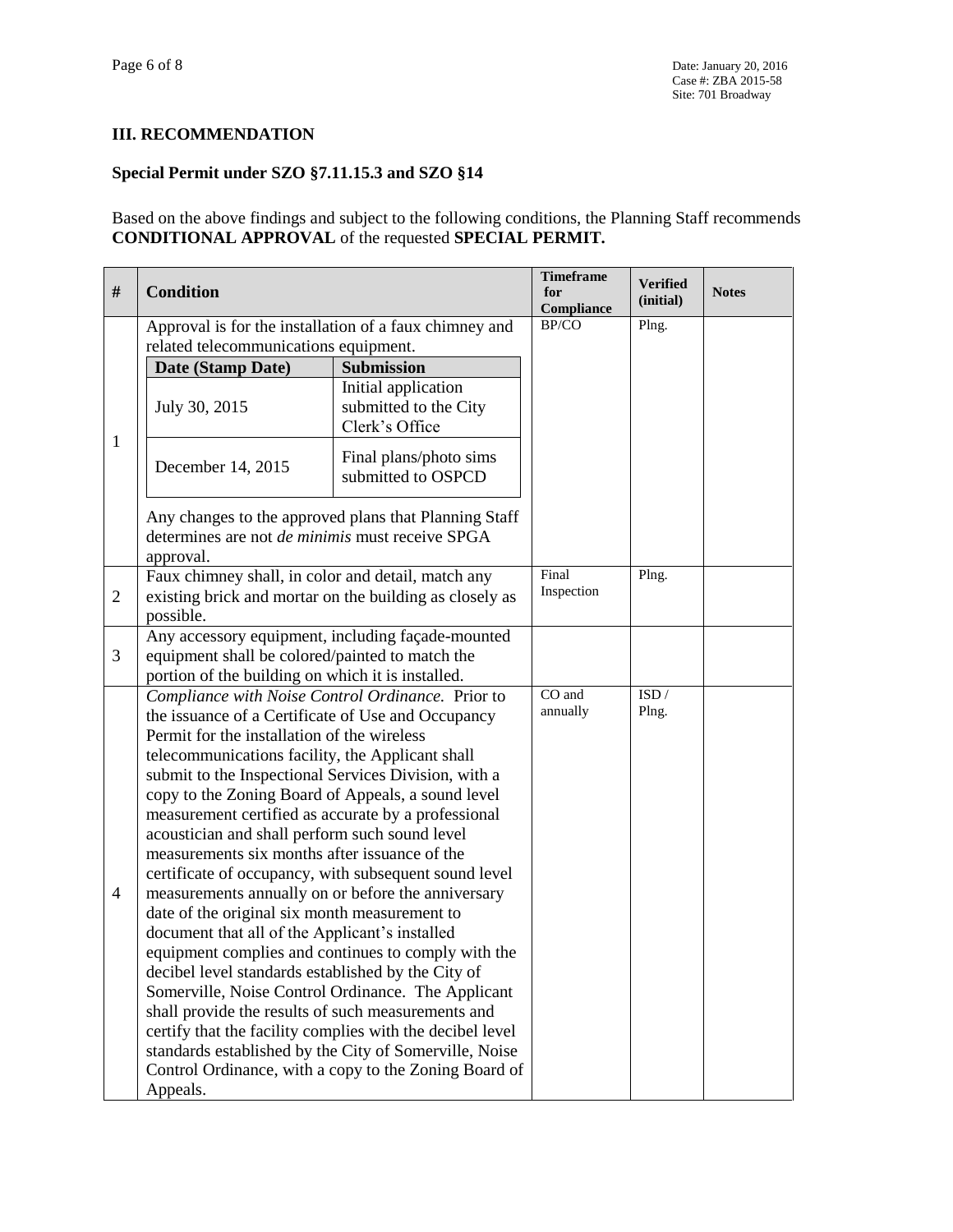|   | Compliance with Federal Communications                   | Annually               | <b>BOH</b> |  |
|---|----------------------------------------------------------|------------------------|------------|--|
| 5 | Commission Guidelines for Human Exposure to              |                        |            |  |
|   | Electromagnetic Fields. To ensure compliance with        |                        |            |  |
|   | the standards established by the Federal                 |                        |            |  |
|   | Communications Commission Office of Engineering          |                        |            |  |
|   | and Technology ("FCC") in OET Bulletin 65 as             |                        |            |  |
|   | adopted by Massachusetts Department of Public            |                        |            |  |
|   | Health under 105 CMR 122.021, the Applicant shall        |                        |            |  |
|   | perform measurements, within two (2) months of the       |                        |            |  |
|   | date that the Applicant's wireless telecommunications    |                        |            |  |
|   | facility commences operation and at intervals of         |                        |            |  |
|   | twelve (12) months thereafter, to establish that the     |                        |            |  |
|   |                                                          |                        |            |  |
|   | Applicant's wireless telecommunications facility         |                        |            |  |
|   | complies and continues to comply with the FCC            |                        |            |  |
|   | guidelines and applicable state regulations for human    |                        |            |  |
|   | exposure to radio frequency electromagnetic fields for   |                        |            |  |
|   | human exposure to radio frequency electromagnetic        |                        |            |  |
|   | fields. The Applicant shall provide the results of such  |                        |            |  |
|   | measurements with certification of compliance to the     |                        |            |  |
|   | City of Somerville Health Department, with a copy to     |                        |            |  |
|   | the Zoning Board of Appeals.                             |                        |            |  |
|   | Setback for Rooftop Installations: All elevator and      | <b>Construction/f</b>  | <b>ISD</b> |  |
|   | stairwell penthouses, roof-mounted mechanical            | inal<br>inspection     |            |  |
|   | equipment (including enclosure, if any) and other        |                        |            |  |
| 6 | similar rooftop installations shall be set back behind a |                        |            |  |
|   | plane inclined at forty-five (45) degrees from the       |                        |            |  |
|   | vertical, beginning at the maximum height of the         |                        |            |  |
|   | building                                                 |                        |            |  |
|   | Any antenna that is not operated continuously for a      | Perpetual              | <b>ISD</b> |  |
|   | period of twelve (12) months shall be considered         |                        |            |  |
| 7 | abandoned, and the owner of such antenna shall           |                        |            |  |
|   | remove the same. Failure to remove may result in a       |                        |            |  |
|   | fine or penalty.                                         |                        |            |  |
|   | The Applicant shall at his expense replace any existing  | Final                  | <b>DPW</b> |  |
|   | equipment (including, but not limited to street sign     | inspection             |            |  |
|   | poles, signs, traffic signal poles, traffic signal       |                        |            |  |
|   | equipment, wheel chair ramps, granite curbing, etc)      |                        |            |  |
| 8 | and the entire sidewalk immediately abutting the         |                        |            |  |
|   | subject property if damaged as a result of construction  |                        |            |  |
|   |                                                          |                        |            |  |
|   | activity. All new sidewalks and driveways must be        |                        |            |  |
|   | constructed to DPW standard.                             |                        | T&P        |  |
| 9 | All construction materials and equipment must be         | During<br>Construction |            |  |
|   | stored onsite. If occupancy of the street layout is      |                        |            |  |
|   | required, such occupancy must be in conformance          |                        |            |  |
|   | with the requirements of the Manual on Uniform           |                        |            |  |
|   | Traffic Control Devices and the prior approval of the    |                        |            |  |
|   | Traffic and Parking Department must be obtained.         |                        |            |  |